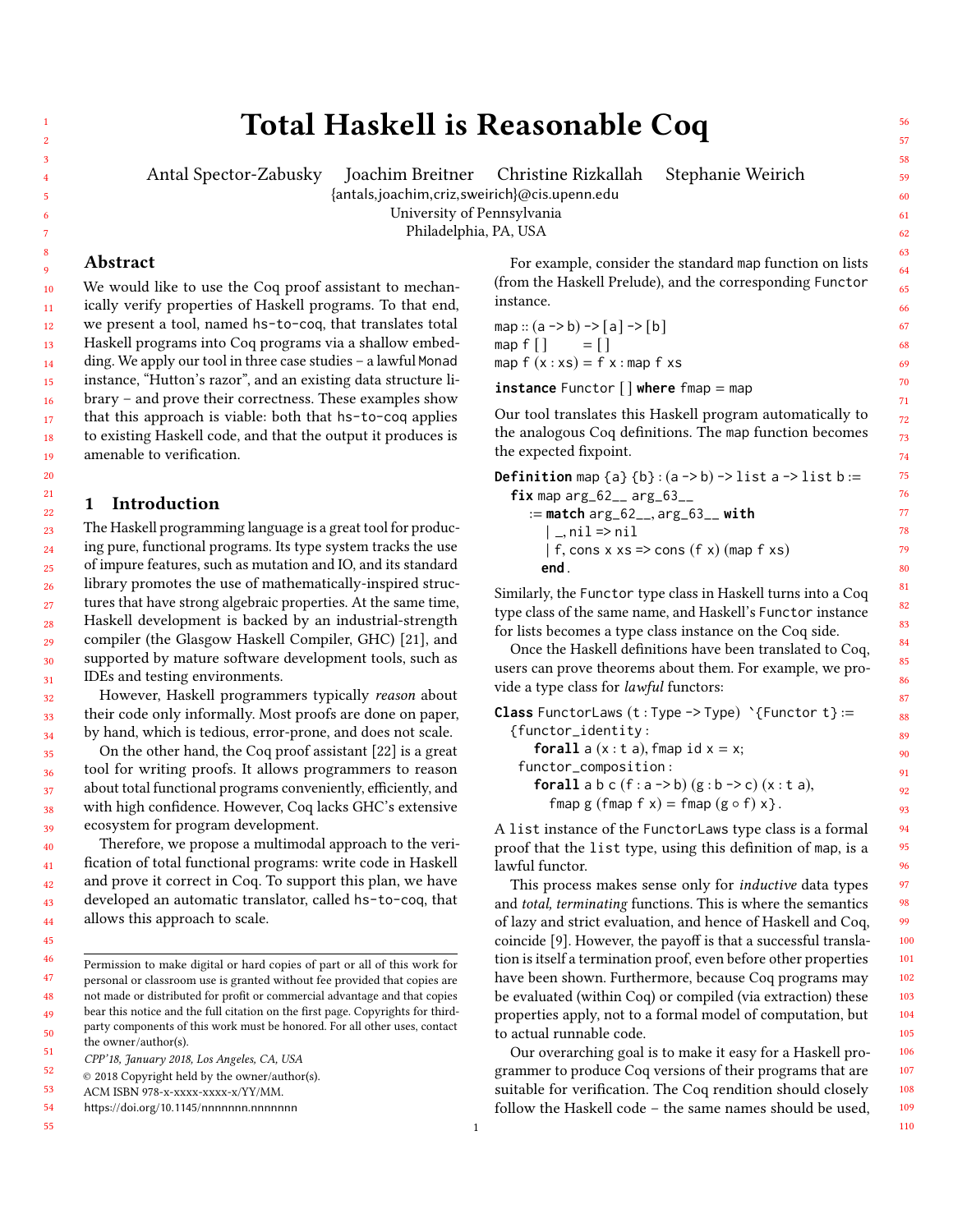111 112 113 114 115 even within functions; types should be unaltered; abstractions like type classes and modules should be preserved – so that the programmer obtains not just a black-box that happens to do the same thing as the original Haskell program, but a live Coq version of the input.

116 117 118 119 120 121 122 Furthermore, the development environment should include as much as possible of total Haskell. In particular, programmers should have access to standard libraries and language features and face few limitations other than totality. Also, because programs often change, the generated Coq must be usable directly, or with declarative modifications, so that the proofs can evolve with the program.

123 124 125 126 127 128 129 130 Conversely, an additional application of hs-to-coq is as a Haskell "rapid prototyping front-end" for Coq. A potential workflow is: (1) implement a program in Haskell first, in order to quickly develop and test it; (2) use hs-to-coq to translate it to the Coq world; and (3) extend and verify the Coq output. This framework allows diverse groups of functional programmers and proof engineers to collaborate; focusing on their areas of expertise.

131 132 133 134 Therefore, in this paper, we describe the design and implementation of the hs-to-coq tool and our experiences with its application in several domains. In particular, the contributions of this paper are as follows.

- We describe the use of our methodology and tool in three different examples, showing how it can be used to state and prove the monad laws, replicate textbook equational reasoning, and verify data structure invariants [\(Section 2\)](#page-1-0).
	- We identify several design considerations in the development of the hs-to-coq tool itself and discuss our approach to resolving the differences between Haskell and Coq [\(Section 3\)](#page-4-0).
		- We discuss a Coq translation of the Haskell base library for working with translated programs that we have developed using hs-to-coq [\(Section 4\)](#page-9-0).

We discuss related work in [Section 5](#page-10-0) and future directions in [Section 6.](#page-11-0) Our tool, base libraries, and the case studies are freely available as open source software.<sup>[1](#page-1-1)</sup>

# <span id="page-1-0"></span>2 Reasoning about Haskell code in Coq

We present and evaluate our approach to verifying Haskell in three examples, all involving pre-existing Haskell code.

### <span id="page-1-3"></span>2.1 Algebraic laws

163

165

157 158 159 160 161 162 **Objective** The Functor type class is not the only class with laws. Many Haskell programs feature structures that are not only instances of the Functor class, but also of Applicative and Monad as well. All three of these classes come with laws. Library authors are expected to establish that their instances of these classes are lawful (respect the laws). Programmers

<span id="page-1-2"></span>

|             | class Applicative m => Monad m where                                                                                                                                                                                                                                                                                                                                                                                                                                                                                                                                                                                                                                                                                        | # Source |
|-------------|-----------------------------------------------------------------------------------------------------------------------------------------------------------------------------------------------------------------------------------------------------------------------------------------------------------------------------------------------------------------------------------------------------------------------------------------------------------------------------------------------------------------------------------------------------------------------------------------------------------------------------------------------------------------------------------------------------------------------------|----------|
|             | The Monad class defines the basic operations over a <i>monad</i> ,<br>a concept from a branch of mathematics known as<br>category theory. From the perspective of a Haskell<br>programmer, however, it is best to think of a monad as an<br>abstract datatype of actions. Haskell's do expressions<br>provide a convenient syntax for writing monadic<br>expressions.                                                                                                                                                                                                                                                                                                                                                       |          |
|             | Instances of Monad should satisfy the following laws:                                                                                                                                                                                                                                                                                                                                                                                                                                                                                                                                                                                                                                                                       |          |
|             | $\bullet$ return a $\gg = k =$<br>k a                                                                                                                                                                                                                                                                                                                                                                                                                                                                                                                                                                                                                                                                                       |          |
|             | $\bullet$ m $\gg$ return<br>$=$<br>m                                                                                                                                                                                                                                                                                                                                                                                                                                                                                                                                                                                                                                                                                        |          |
|             | $m \gg = (\x \rightarrow k \x \gg = h)$<br>$=$ (m >>= k) >>= h                                                                                                                                                                                                                                                                                                                                                                                                                                                                                                                                                                                                                                                              |          |
|             | Furthermore, the Monad and Applicative operations<br>should relate as follows:                                                                                                                                                                                                                                                                                                                                                                                                                                                                                                                                                                                                                                              |          |
|             | $\bullet$ pure = return                                                                                                                                                                                                                                                                                                                                                                                                                                                                                                                                                                                                                                                                                                     |          |
|             | • $(<^*>) = ap$                                                                                                                                                                                                                                                                                                                                                                                                                                                                                                                                                                                                                                                                                                             |          |
|             | Figure 1. The documentation of Monad lists the three monad                                                                                                                                                                                                                                                                                                                                                                                                                                                                                                                                                                                                                                                                  |          |
| their code. | laws and the two laws relating it to Applicative.<br>using their libraries may then use these laws to reason about<br>For example, the documentation for the Monad type class,<br>shown in Figure 1, lists the three standard Monad laws as well<br>as two more laws that connect the Monad methods to those<br>of its superclass Applicative. Typically, reasoning about<br>these laws is done on paper, but our tool makes mechanical<br>verification available.<br>In this first example, we take the open source successors<br>library [3] and show that its instances of the Functor,<br>Applicative, and Monad classes are lawful. This library pro-<br>vides a type Succs that represents one step in a nondetermin- |          |

<span id="page-1-4"></span>Experience [Figure 3](#page-2-1) shows the generated Coq code for the type Succs and the Monad instance. The first line is the corresponding definition of the Succs data type. Because the Haskell program uses the same name for both the type constructor Succs and its single data constructor, hs-to-coq automatically renames the latter to Mk\_Succs to avoid this name conflict.

The rest of the figure contains the instance of the Monad type class for the Succs type. This code imports a Coq version of Haskell's standard library base that we have also developed using hs-to-coq (see [Section 4\)](#page-9-0). The Monad type

<span id="page-1-1"></span><sup>164</sup> <sup>1</sup><https://github.com/antalsz/hs-to-coq>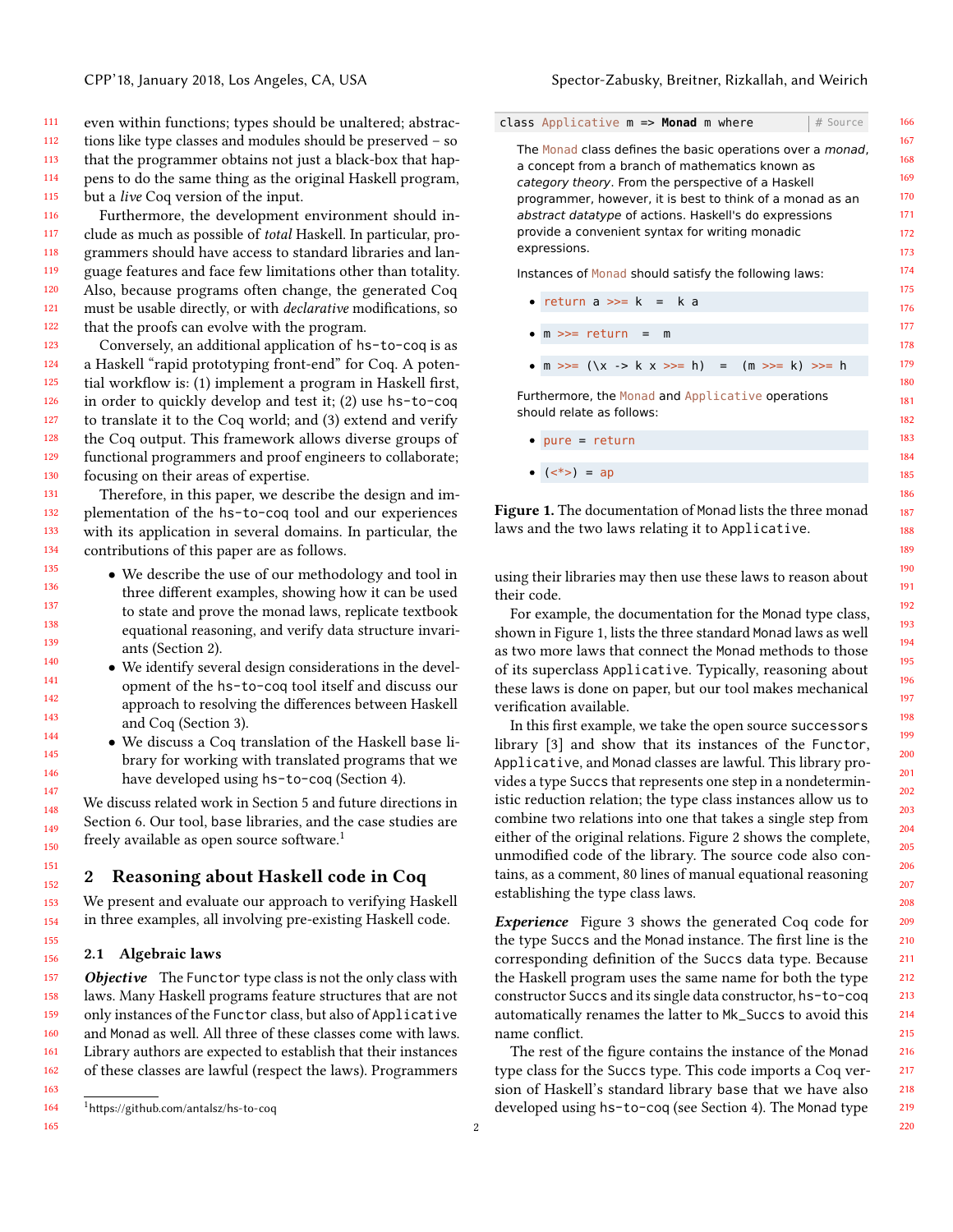<span id="page-2-0"></span>

| 221                             | module Control. Applicative. Successors where                                                                                                                                                                                                                  |
|---------------------------------|----------------------------------------------------------------------------------------------------------------------------------------------------------------------------------------------------------------------------------------------------------------|
| 222                             | <b>data</b> Succs $a =$ Succs $a [a]$ <b>deriving</b> (Show, Eq)                                                                                                                                                                                               |
| 223<br>224<br>225               | getCurrent :: Succs t -> t<br>getCurrent (Succs $x_$ ) = x                                                                                                                                                                                                     |
| 226<br>227                      | getSuccs :: Succs $t \rightarrow [t]$<br>$getSuccess (Success = xs) = xs$                                                                                                                                                                                      |
| 228<br>229<br>230               | instance Functor Succs where<br>fmap f (Succs x xs) = Succs (f x) (map f xs)                                                                                                                                                                                   |
| 231<br>232<br>233<br>234        | <b>instance</b> Applicative Succs where<br>pure $x = Succs x$ $\lceil$<br>Succs $f$ $fs$ $\leftrightarrow$ Succs $x$ $xs$<br>$=$ Succs (f x) (map $(*)$ fs $++$ map f xs)                                                                                      |
| 235<br>236<br>237<br>238        | <b>instance Monad Succs where</b><br>Succs $x$ $xs \geq F$<br>$=$ Succs y (map (getCurrent.f) xs ++ ys)<br>where Succs $y$ $ys = f x$                                                                                                                          |
| 239<br>240<br>241               | Figure 2. The successors library                                                                                                                                                                                                                               |
| 242<br>243<br>244               | class from that library, shown below, is a direct translation<br>of GHC's implementation of the base libraries.                                                                                                                                                |
| 245<br>246<br>247<br>248<br>249 | <b>Class</b> Monad m $\{Applicative m\} := \{$<br>op_zgzg__: $for all \{a\} \{b\}$ , m a -> m b -> m b;<br>op_zgzgze__: $forall 1 \{a\} \{b\}$ , m a $\Rightarrow$ (a $\Rightarrow$ m b) $\Rightarrow$ m b;<br>return_: forall $\{a\}$ , a $\rightarrow$ m a}. |
| 250<br>251<br>252<br>253        | <b>Infix</b> " $>>$ ":= (op_zgzg__) (at level 99).<br>Notation "'_>>_'" := $(op\_zgz_{--})$ .<br><b>Infix</b> " $>>=$ ":= (op_zgzgze__) (at level 99).<br>Notation "'_>>= _'" := $(op\_ggzge_$ .                                                               |
| 254                             | As in Haskell, the Monad class includes the return and                                                                                                                                                                                                         |

As in Haskell, the Monad class includes the return and >>= methods, which form the mathematical definition of a monad, as well as an additional sequencing method >>. Again due to restrictions on naming, the Coq version uses alternative names for all three of these methods. As return is a keyword, the tool replaces it by return\_. Furthermore, Coq does not support variables with symbolic names, so the bind and sequencing operators are replaced by names starting with op\_ (such as op\_zgzgze\_\_, the translation of >>=). These names are systematically derived using GHC's "Z-encoding".

Note that our version of the Monad type class does not include the infamous method fail::Monad m=>String->m a. For many monads, including Succs, a function with this type signature is impossible to implement in Coq – this method is frequently partial.<sup>[2](#page-2-2)</sup> As a result, we have instructed

<span id="page-2-1"></span>

| <b>Inductive</b> Succs $a:Type :=$<br>Mk Succs: $a \rightarrow$ list $a \rightarrow$ Succs $a$ .                                                                                                                                                                                                                                                                                                                           | 276<br>277                                                         |
|----------------------------------------------------------------------------------------------------------------------------------------------------------------------------------------------------------------------------------------------------------------------------------------------------------------------------------------------------------------------------------------------------------------------------|--------------------------------------------------------------------|
| (* Instances for Functor and Applicative omitted. *)                                                                                                                                                                                                                                                                                                                                                                       | 278                                                                |
| $\sf Local\ Definition\ instance\_Monad\_Success\_op\_zgzge\_$<br>: forall {a} {b}, Succs a $\rightarrow$ (a $\rightarrow$ Succs b) $\rightarrow$ Succs b<br>$:=$ fun {a} {b} => fun arg_4__ arg_5__ =><br>match $arg_4$ <sub>--</sub> , $arg_5$ <sub>--</sub> with<br>$Mk$ _Succs x xs, $f \Rightarrow$ match $f \times with$<br>  Mk_Succs y ys => Mk_Succs y<br>(app (map (compose getCurrent f) xs) ys)<br>end<br>end. | 279<br>280<br>281<br>282<br>283<br>284<br>285<br>286<br>287<br>288 |
| <code>Local</code> <code>Definition</code> <code>instance_Monad_Succs_return_</code><br>: forall $\{a\}$ , a $\Rightarrow$ Succs a := fun $\{a\} \Rightarrow$ pure.                                                                                                                                                                                                                                                        | 289<br>290                                                         |
| Local Definition instance_Monad_Succs_op_zgzg__<br>: forall $\{a\}$ $\{b\}$ , Succs a $\rightarrow$ Succs b $\rightarrow$ Succs b<br>$:=$ fun {a} {b} => op_ztzg__.                                                                                                                                                                                                                                                        | 291<br>292<br>293                                                  |
| Instance instance_Monad_Succs: Monad Succs := {<br>op_zgzg__ := $fun$ {a} {b} =><br>instance_Monad_Succs_op_zgzg__;<br>op_zgzgze__ := $fun$ {a} {b} =><br>instance_Monad_Succs_op_zgzgze__;<br>$return$ := fun $\{a\}$ =>                                                                                                                                                                                                  | 294<br>295<br>296<br>297<br>298<br>299<br>300                      |
| instance_Monad_Succs_return_}.                                                                                                                                                                                                                                                                                                                                                                                             | 301                                                                |

Figure 3. Excerpt of the Coq code produced from [Figure 2.](#page-2-0) (To fit the available width, module prefixes are omitted and lines are manually re-wrapped.)

hs-to-coq to skip this method when translating the Monad class and its instances.

The instance of the Monad class in [Figure 3](#page-2-1) includes definitions for all three members of the class. The first definition is translated from the >>= method of the input file; hs-to-coq supplies the other two components from the default definitions in the Monad class.

Our base library also includes an additional type class formalizing the laws for the Monad class, shown in [Fig](#page-3-0)[ure 4.](#page-3-0) These laws directly correspond to the documentation in [Figure 1.](#page-1-2) Using this definition (and similar ones for FunctorLaws and ApplicativeLaws), we can show that the Coq implementation satisfies the requirements of this class. These proofs are straightforward and are analogous to the reasoning found in the handwritten 80 line comment in the library.

Conclusion The proofs about Succs demonstrate that we can translate Haskell code that uses type classes and instances using Coq's support for type classes. We can then use Coq to perform reasoning that was previously done manually, and we can support this further by capturing the requirements of type classes in additional type classes.

```
274
275
```
273

```
3
```
<span id="page-2-2"></span><sup>272</sup> <sup>2</sup>In fact, this is considered to be a problem in Haskell as well, so the method is currently being moved into its own class, MonadFail; we translate this class (in the module Control.Monad.Fail) as well, for monads that have total definitions of this operation.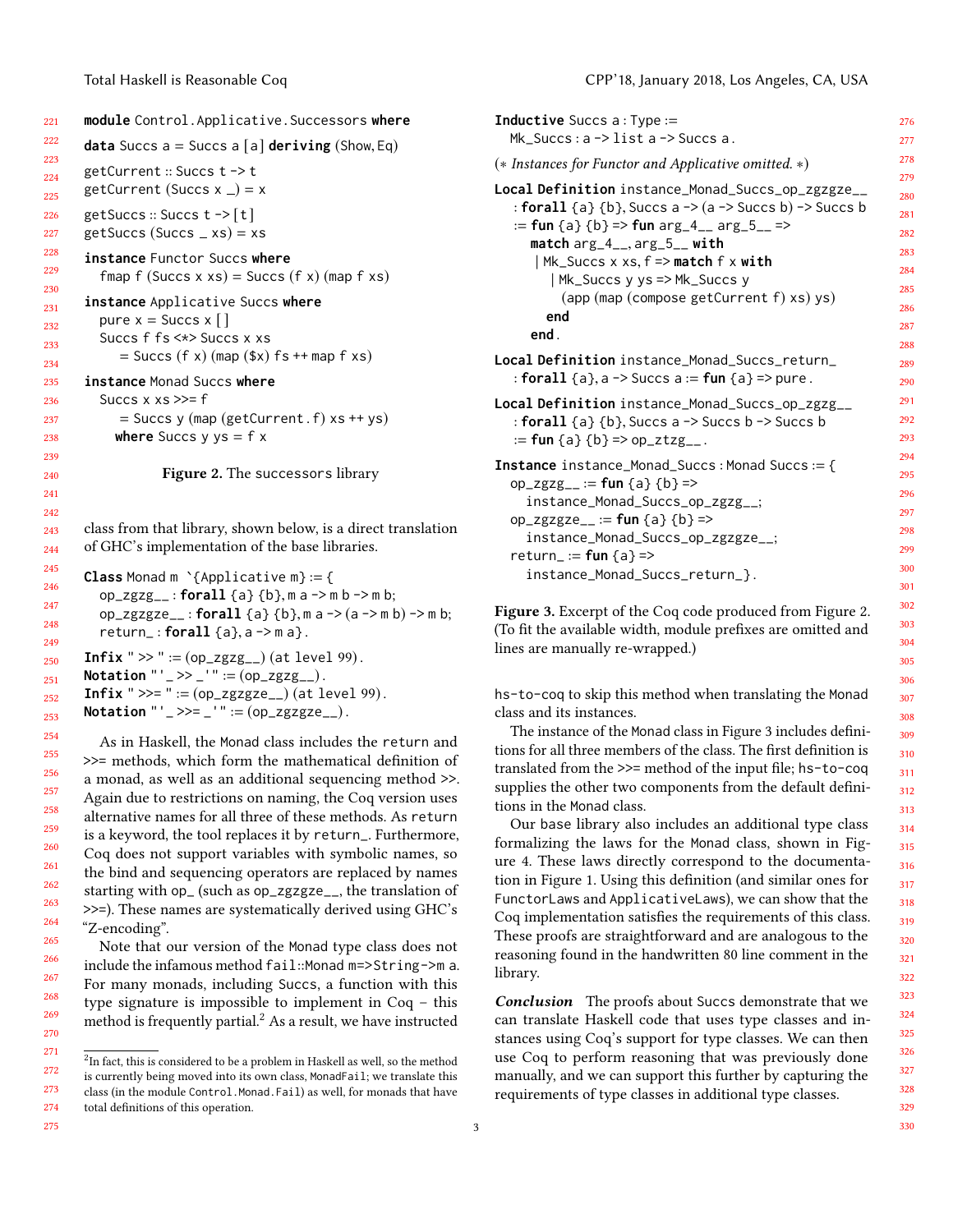<span id="page-3-0"></span>

| 331 | <b>Class MonadLaws <math>(t : Type \rightarrow Type)</math></b>   |
|-----|-------------------------------------------------------------------|
| 332 | `{!Functor t,!Applicative t,!Monad t,                             |
| 333 | !FunctorLaws t, !ApplicativeLaws $t$ :=                           |
| 334 | {monad_left_id: $forall$ A B (a:A) (k:A->t B),                    |
| 335 | $(\text{return}_{a} \geq \geq k) = (k a);$                        |
| 336 | monad_right_id: $forall$ A (m: t A),                              |
| 337 | $(m \gg = return$ neturn = m;                                     |
| 338 | monad_composition: forall A B C                                   |
| 339 | $(m : t A)$ $(k : A \rightarrow t B)$ $(h : B \rightarrow t C)$ , |
| 340 | $(m \gg)=(fun x \Rightarrow k x \gg=h))=((m \gg=k) \gg=h);$       |
| 341 | monad_applicative_pure: forall A (x:A),                           |
| 342 | pure $x =$ return_ $x$ ;                                          |
| 343 | monad_applicative_ap: <b>forall</b> A B                           |
| 344 | $(f : t (A \rightarrow B)) (x : t A)$                             |
| 345 | $(f \le x) = ap f x$ .                                            |
| 346 |                                                                   |
|     |                                                                   |

Figure 4. Coq type class capturing the Monad laws.

### <span id="page-3-3"></span>2.2 Hutton's razor

361 362

351 352 353 354 355 **Objective** Our next case study is "Hutton's razor", from Programming in Haskell [\[17\]](#page-12-4). It includes a small expression language with an interpreter and a simple compiler from this language to a stack machine [\[17,](#page-12-4) Section 16.7]. We present our version of his code in [Figure 5.](#page-3-1)

356 357 358 359 360 Hutton uses this example to demonstrate how equational reasoning can be used to show compiler correctness. In other words, Hutton shows that executing the output of the compiler with an empty stack produces the same result as evaluating an expression:

 $exec (comp e) [] = Just [eval e]$ 

363 364 365 366 367 368 **Experience** Even in this simple example, the design of the compiler and its correctness proof are subtle. In particular, in Hutton's original presentation, the exec function is partial: it does not handle stack underflow. This partiality guides Hutton's design; he presents and rejects an initial version of the comp function because of this partiality.

369 370 371 372 373 374 375 376 377 378 379 Since Coq does not support partial functions, this posed an immediate problem. This is why the code in [Figure 5](#page-3-1) has been modified: we changed exec to return a Maybe Stack, not simply a Stack, and added the final equation. Once we made this small change and translated the code with hs-to-coq, the proof of compiler correctness was easy. In fact, in Coq's interactive mode, users can follow the exact same (small) steps of reasoning for this proof that Hutton provides in his textbook – or use Coq's proof automation to significantly speed up the proof process.

380 381 382 383 384 385 **Conclusion** We were successfully able to replicate a textbook correctness proof for a Haskell programs, but along the way, we encountered the first significant difference between Coq and Haskell, namely partiality [\(Section 3.7](#page-8-0) provides more details). Since we only set out to translate total code,

# <span id="page-3-1"></span>**module** Compiler **where data** Expr = Val Int | Add Expr Expr eval :: Expr -> Int  $eval (Val n) = n$ eval  $(Add x y) = eval x + eval y$ **type** Stack =  $[Int]$ **type**  $Code = [Op]$ **data** Op = PUSH Int | ADD exec :: Code -> Stack -> Maybe Stack  $exec []$  s = Just s  $exec (PUSH n : c) s = exec c (n : s)$  $exec (ADD : c) (m : n : s) = exec c (n + m : s)$  $exec(ADD : c) =$   $= Nothing$ comp :: Expr -> Code comp  $e = comp' e$  [ ]

comp' :: Expr -> Code -> Code comp' (Val n)  $c =$  PUSH  $n : c$ comp' (Add x y)  $c =$  comp' x (comp' y (ADD : c))

Figure 5. Hutton's razor

we needed to update the source code to be total; once we did so, we could translate the textbook proofs to Coq directly.

#### 2.3 Data structure correctness

**Objective** In the last case study, we apply our tool to selfcontained code that lives within a large, existing code base. The Bag module<sup>[3](#page-3-2)</sup> from GHC [\[21\]](#page-12-0) implements multisets with the following data type declaration.

#### **data** Bag a

| = EmptyBag                            |
|---------------------------------------|
| ∣ UnitBag a                           |
| TwoBags (Bag a) (Bag a)               |
| -- INVARIANT: neither branch is empty |
| ListBag   a                           |
| -- INVARIANT: the list is non-empty   |

The comments in this declaration specify the two invariants that a value of this type must satisfy. Furthermore, at the top of the file, the documentation gives the intended semantics of this type: a Bag is "an unordered collection with duplicates". In fact, the current implementation satisfies the stronger property that all operations on Bags preserve the order of elements, so we can say that their semantics is given by the function bagToList :: Bag a  $\rightarrow$  [a], which is defined in the module.

**Experience** The part of the module that we are interested in is fairly straightforward; in addition to the Bag type, it contains a number of basic functions, such as

<span id="page-3-2"></span><sup>3</sup> <http://git.haskell.org/ghc.git/blob/ghc-8.0.2-release:/compiler/utils/Bag.hs>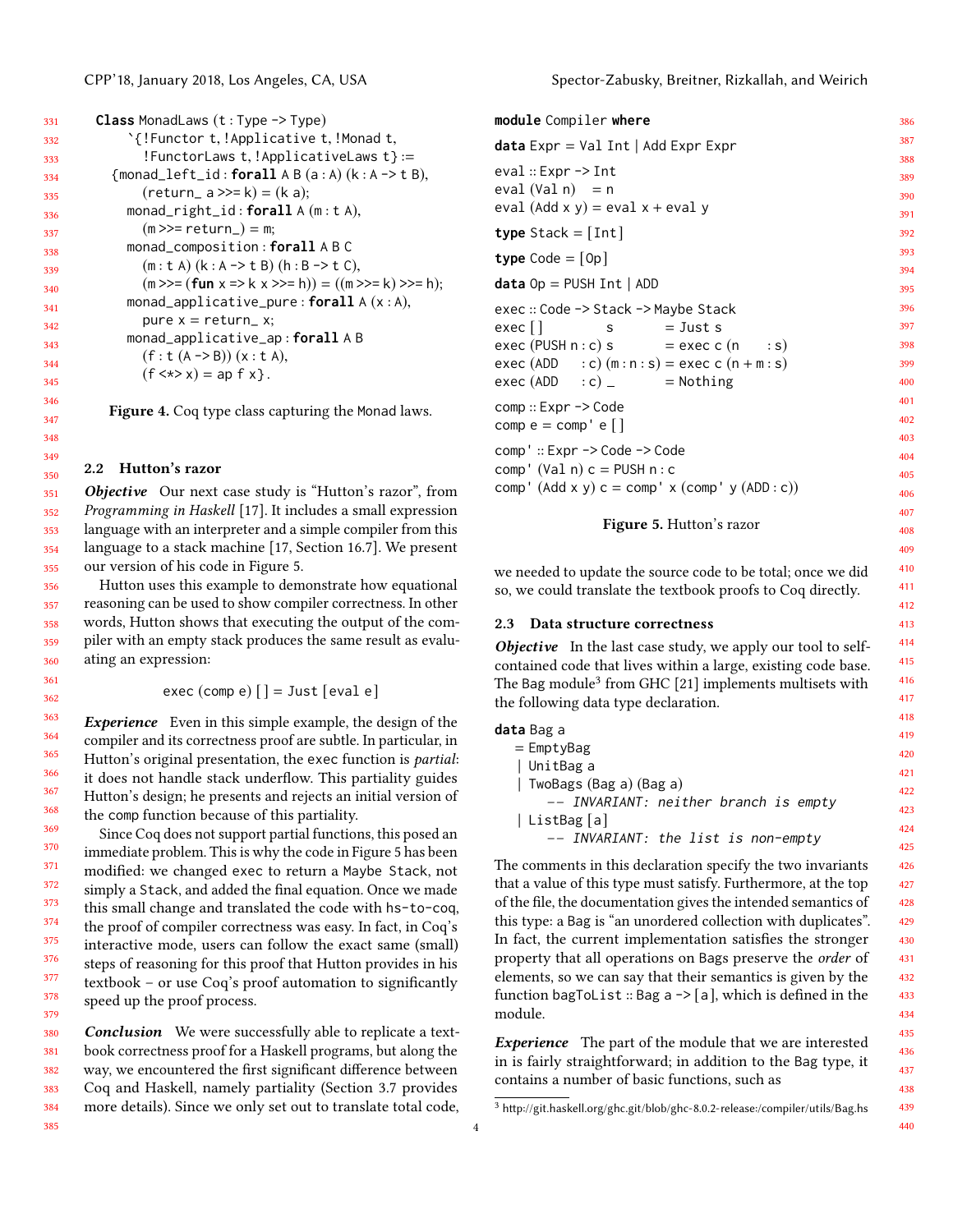```
441
442
443
444
445
446
447
448
449
450
451
452
453
454
455
456
457
458
459
460
461
462
      isEmptyBag :: Bag a -> Bool
      unionBags :: Bag a -> Bag a -> Bag a
        We formalize the combined invariants as a boolean predi-
      cate well_formed_bag. Then, for each translated function,4we prove up to two theorems:
         1. We prove that each function is equivalent, with respect
            to bagToList, to the corresponding list function.
         2. If the function returns a Bag, we prove that it preserves
            the Bag invariants.
      Thus, for example, we prove the following three theorems
      about isEmptyBag and unionBags:
      Theorem isEmptyBag_ok {A} (b : Bag A) :
        well_formed_bag b ->
        isEmptyBag b = null (bagToList b).Theorem unionBags_ok {A} (b1 b2 : Bag A) :
        bagToList (unionBags b1 b2) =
        bagToList b1 ++ bagToList b2 .
      Theorem unionBags_wf {A} (b1 b2 : Bag A) :
```
well\_formed\_bag b1 -> well\_formed\_bag b2 -> well\_formed\_bag (unionBags b1 b2) .

Interestingly, we can see that isEmptyBag's correctness theorem requires that its argument satisfy the Bag invariants, but unionBags's does not.

Verifying Bag The verification effort proceeded just as though we were verifying any data structure library written in Coq. We verified nineteen different functions on Bags, and no proof was longer than eight lines (using the ssreflect tactic library [\[13\]](#page-12-5)).

Along the way, we discovered a minor omission in the documentation of the foldBag function. This function has type

foldBag ::  $(r \rightarrow r \rightarrow r) \rightarrow (a \rightarrow r) \rightarrow r \rightarrow$  Bag a  $\rightarrow r$ 

479 480 The expression foldBag t u e maps u over every element of the bag and then, starting with e, combines these results from the right using the operator t, à la foldr.

481 482 483 484 485 486 487 488 489 490 491 The documentation for foldBag requires that t be associative, and says that it is then a "more tail-recursive" version of a commented-out reference implementation which combines the results according the internal structure of the Bag instead of from the right. However, as we discovered when attempting to prove the two implementations equal, the reference implementation is not the same as foldBag in all cases – they are only the same when e is the identity for t. This discrepancy is minor, but has been present for over 21 years [\[25\]](#page-12-6).

Selectively translating Bag As a part of GHC, the Bag module cannot stand on its own; it imports a number of other modules from GHC, such as Outputable and Util. However, there is a great deal of code we don't care about in GHC. For example, the Outputable module contains infrastructure for pretty printing. For our verification goals, this module is completely irrelevant, so it would be unfortunate if we could not proceed without translating it into Coq. But it would be equally unfortunate if we had to edit the GHC sources to remove code that we were not interested in.

It is for these sorts of reasons that hs-to-coq supports declaratively configuring the translation process: it can take as input a file of declarative instructions, called edits, that influence the translation process. One such instruction is to skip translating a module:

### **skip module** Outputable

Similar instructions exist to skip functions, type classes, instances and type class methods; for example, the Util module contains a number of utility functions that aren't used by Bag, and so are unnecessary.

Conclusion Because hs-to-coq's translation is configurable, we were able to slice the code of interest out of a large, existing codebase, without having to translate irrelevant parts or change the original source code. Once translated, the code was pleasant and straightforward to work with, and we completed both invariant preservation and semantic correctness proofs. We also saw that specifications are subtle, and edge cases in documentation can be caught by such verification.

# <span id="page-4-0"></span>3 The design and implementation of **hs-to-coq**

The previous section describes hs-to-coq in action: it processes a Haskell program, along with a separate files of "edits", which are commands that modify the translation in well-defined ways, and produces verifiable Coq code. Our design goals for hs-to-coq include:

- 1. Produce output resembling the original input;
- 2. Produce output amenable to interactive proof development;
- 3. Handle features commonly found in modern Haskell developments; and
- 4. Apply to source code as is, even if it is part of a larger development.

We have made the somewhat controversial choice to focus on total Haskell programs. This choice follows from our first two goals above: total programs require fewer modifications to be accepted by Coq (for example, no need use a monad to model partiality) and provide more assurances (if a translation is successful we know that the code is total). At the same time, reasoning about total functions is simpler than

<span id="page-4-1"></span><sup>4</sup>We skipped monadic functions such as mapBagM, along with three further functions that referred to code we did not translate.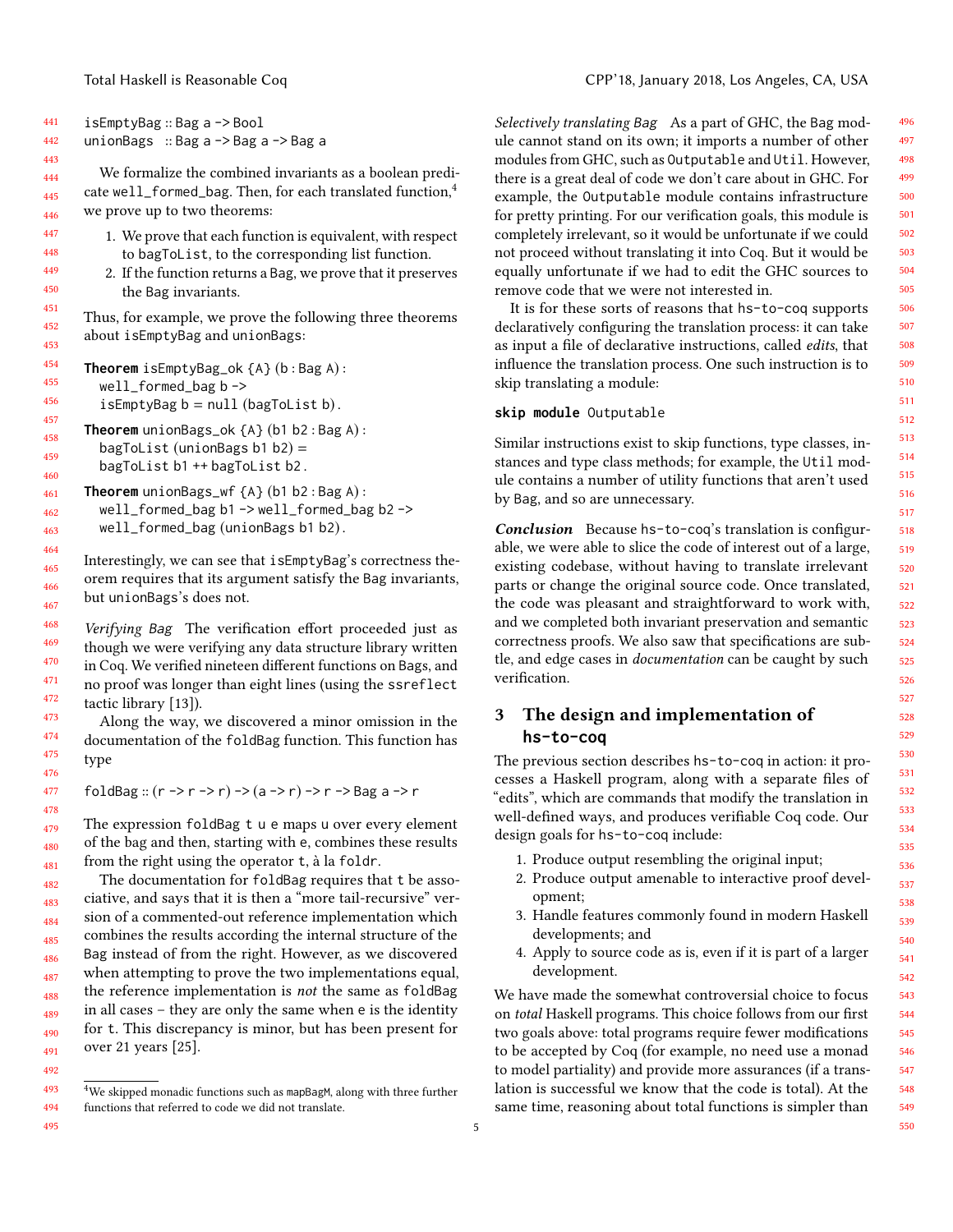551 552 reasoning about partial ones, so we encourage Haskell proof development by concentrating on this domain.

553 554 555 556 557 558 The configurable edits support this design. Example edits include skipping functions that aren't being verified, or renaming a translated type or value to its Coq equivalent for interoperability. By providing this in a separate file, this per-project changes do not need to be applied to the code itself, and do not have to be re-done as the code evolves.

559 560 561 562 563 564 565 566 We use the Glasgow Haskell Compiler (GHC), version 8.0.2, as a library [\[21\]](#page-12-0). By using its parser, hs-to-coq can process most Haskell code as seen in the wild. In fact, our tool adopts the first two stages of GHC. First, the source code passes through the parser and an AST is produced. This AST then goes through the *renamer*, which resolves name references and ensures that programs are well scoped. Based on this, the tool generates the Coq output.

567 568 569 570 571 572 Note that hs-to-coq generates the Coq output before the typechecking and desugaring phases. Going after the desugaring, and hence translating GHC's intermediate language Core, would certainly simplify the translation. But the resulting code would look too different from the Haskell source code, and go against our first goal.

573 574 575 576 577 578 579 580 Many of the syntactic constructs found in Haskell have direct equivalents in Coq: algebraic data types, function definitions, basic pattern matching, function application, letbindings, and so on. Translating these constructs is immediate. Other syntactic constructs may not exist in Coq, but are straightforward to desugar: **where** clauses become **match** or **let** expressions, **do** notation and list comprehensions turn into explicit function calls, etc.

581 582 583 584 However, many complex Haskell features do not map so cleanly onto Coq features. In the following we discuss our resolution of these challenging translations in the context of our design goals.

#### 3.1 Module system

Haskell and Coq have wildly different approaches to their module systems, but thankfully they both have one. The largest point of commonality is that in both Haskell and Coq, each source file creates a single module, with its name determined by the file name and the path thereto. The method for handling modules is thus twofold:

- translate each Haskell file into a distinct Coq file; and
- always refer to all names fully qualified to avoid any differences between the module systems.

In each Coq module, we make available (through **Require**) all modules that are referenced by any identifiers. We do this instead of translating the Haskell **import** statements directly because of one of the differences between Haskell and Coq: Haskell allows a module to re-export identifiers that it imported, but GHC's frontend only keeps track of the original module's name. So the fully-qualified name we

generate refers to something further back in the module tree that must itself be imported.

#### 3.2 Records

In Haskell, data types can be defined as records. For example, the definition of the functions getCurrent and getSuccs in [Figure 2](#page-2-0) could be omitted if the data type were defined as

|  | <b>data</b> Succs $a =$ Succs {getCurrent $:: a$ |                    |  |  |
|--|--------------------------------------------------|--------------------|--|--|
|  |                                                  | , getSuccess ::  a |  |  |
|  |                                                  |                    |  |  |

The type is the same, but naming the fields enables some extra features: (1) unordered value creation, (2) named pattern matching, (3) field accessors, and (4) field updates [\[20\]](#page-12-7). In addition, with GHC extensions, it also enables (5) record wild cards: a pattern or expression of the form Succs { . . } binds each field to a variable of the same name.

Coq features support for single-constructor records that can do (1–3), although with minor differences; however, it lacks support for (4–5). More importantly, however, Haskell records are per-constructor – a sum type can contain fields for each of its constructors. Coq does not support this at all. Consequently, hs-to-coq keeps track of record field names during the translation process. Constructors with record fields are translated as though they had no field names, and the Coq accessor functions are generated separately. During pattern matching or updates – particularly with wild cards – the field names are linked to the appropriate positional field.

#### 3.3 Patterns in function definitions

Haskell function definitions allow the programmer to have patterns as parameters:

uncurry ::  $(a -b -c)$  ->  $(a, b)$  -> c uncurry  $f(x, y) = f(x, y)$ 

This code is not allowed in Coq; pattern matching is only performed by the **match** expression. Instead, programmers first have to name the parameter, and then perform a separate pattern match:

**Definition** uncurry  $\{a\}$   $\{b\}$   $\{c\}$ :  $(a -> b -> c) -> a * b -> c :=$ **fun** arg\_10\_\_ arg\_11\_\_ => **match** arg\_10\_\_, arg\_11\_\_ **with** | f, pair  $x y \Rightarrow f x y$ 

This translation extends naturally to functions that are defined using multiple equations, as seen in the map function in [Section 1.](#page-0-0)

#### <span id="page-5-0"></span>3.4 Pattern matching with guards

**end** .

Another pattern-related challenge is posed by guards, and translation tools similar to ours have gotten their semantics wrong (see [Section 5\)](#page-10-0).

Guards are side conditions that can be attached to a function equation or a **case** alternative. If the pattern matches,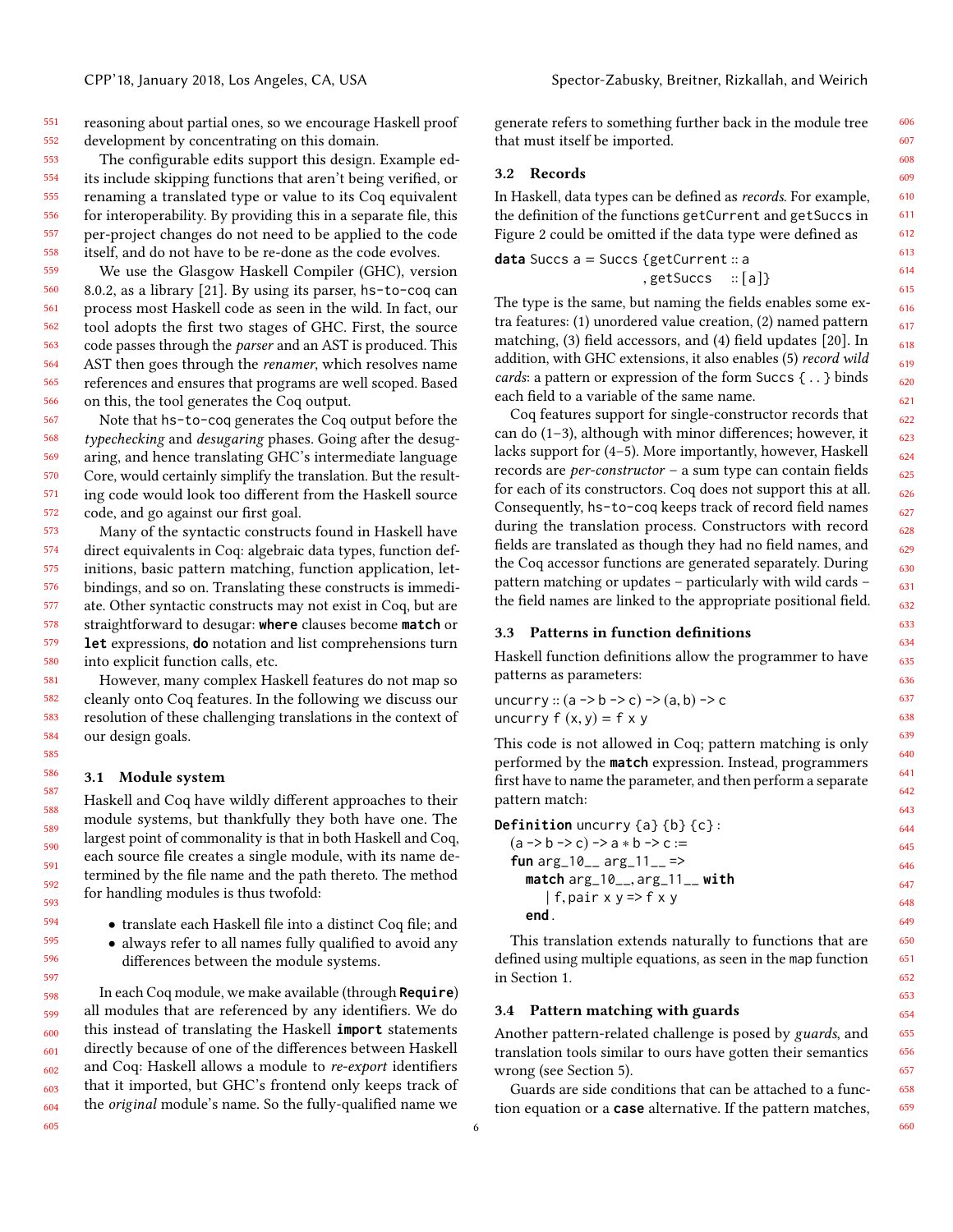661 662 663 664 but the condition is not satisfied, then the next equation is tried. A typical example is the take function from the Haskell standard library, where take n xs returns the first n elements of xs:

```
665
666
667
668
669
          take :: Int \rightarrow [a] \rightarrow [a]
          take n = | n \le 0 = [ ]take \begin{bmatrix} \end{bmatrix} = \begin{bmatrix} \end{bmatrix}take n(x : xs) = x : take (n - 1) xs
```
670 671 672 673 674 The patterns in the first equation match any argument; however, the match only succeeds if  $n \leq 0$  as well. If  $n$  is positive, that equation is skipped, and pattern matching proceeds to the next two equations.

Guards occur in three variants:

- 1. A boolean guard is an expression expr of type Bool, as we saw in take. It succeeds if expr evaluates to True.
- 2. A pattern guard is of the form pat  $\leftarrow$  expr. It succeeds if the expression expr matches the pattern pat, and brings the variables in pat into scope just as any pattern match would.
	- 3. A *local declaration* of the form  $\text{let } x = e$ . This binds x to e, bringing x into scope, and always succeeds.

Each equation can be guarded by a multiple guards, separated by commas, all of which must succeed in turn for this equation to be used.

Coq does not support guards, so hs-to-coq's translation has to eliminate them. Conveniently, the Haskell Report [\[20\]](#page-12-7) defines the semantics of pattern matching with guards in terms of a sequence of rewrites, at the end of which all guards have been removed and all case expressions are of the following, primitive form:

**case** <sup>e</sup> **of** K x1 . . . xN -> e1  $\rightarrow$  e2

According to these rules, the take function defined above would be translated to something like

```
699
         take :: Int \rightarrow [a] \rightarrow [a]
700
         take n \times s = \mathbf{if} \ n \leq 0701
                          then [ ]
702
                          else case xs of
703
                                 [ ] \rightarrow ] ]704
                                  -> case xs of
705
                                         x : xs -> x : take (n - 1) xs706
                                                -> error "No match"
                                         \mathbb{R}^2707
```
708 709 710 711 712 713 714 715 Unfortunately, this approach is unsuitable for hs-to-coq as the final pattern match in this sequence requires an catchall case to be complete. This requires an expression of arbitrary type, which exists in Haskell (error . . . ), but cannot exist in Coq. Additionally, since Coq supports nested patterns (such as Just  $(x : xs)$ ), we want to preserve them when translating Haskell code.

Therefore, we are more careful when translating case expressions with guards, and we keep mutually exclusive patterns within the same **match**. This way, the translated take function performs a final pattern match on its list argument:

The basic idea is to combine multiple equations into a single **match** statement, whenever possible. We bind these **match** expressions to a name, here j\_13\_\_, that earlier patterns return upon pattern failure. We cannot inline this definition, as it would move expressions past the pattern of the second **match** expression, which can lead to unwanted variable capture.

In general, patterns are translated as follows:

- 1. We split the alternatives into mutually exclusive groups. We consider an alternative  $a_1$  to be exclusive with  $a_2$ if  $a_1$  cannot fall through to  $a_2$ . This is the case if a.  $a_1$  has no guards, or
	- b. an expression matched by the pattern in  $a_1$  will never be matched by the pattern in  $a_2$ .
- 2. Each group turns into a single Coq **match** statement which are bound, in reverse order, to a fresh identifier. In this translation, the identifier of the next group is used as the fall-through target.

The last of these groups has nothing to fall-through to. In obviously total Haskell, the fall-through will not be needed. Partial code uses patternFailure as discussed in [Section 3.7.](#page-8-0)

If the patterns of the resulting **match** statement are not complete, we add a wild pattern case (using  $\equiv$  ) that returns the fall-through target of the current group.

3. Each alternative within such a group turns into one branch of the **match**. We translate nested patterns directly, as the semantics of patterns in Coq and Haskell coincide on the subset supported by hs-to-coq, which excludes incomplete irrefutable patterns, view patterns, and pattern synonyms [\[27\]](#page-12-8). At this point, a **where** clause in the Haskell code (which spans multiple guards) gets translated to a **let** that

spans all guarded right-hand-sides. 4. Each guarded right-hand-side of one alternative gets

again bound, in reverse order, to a fresh identifier. The

768 769 770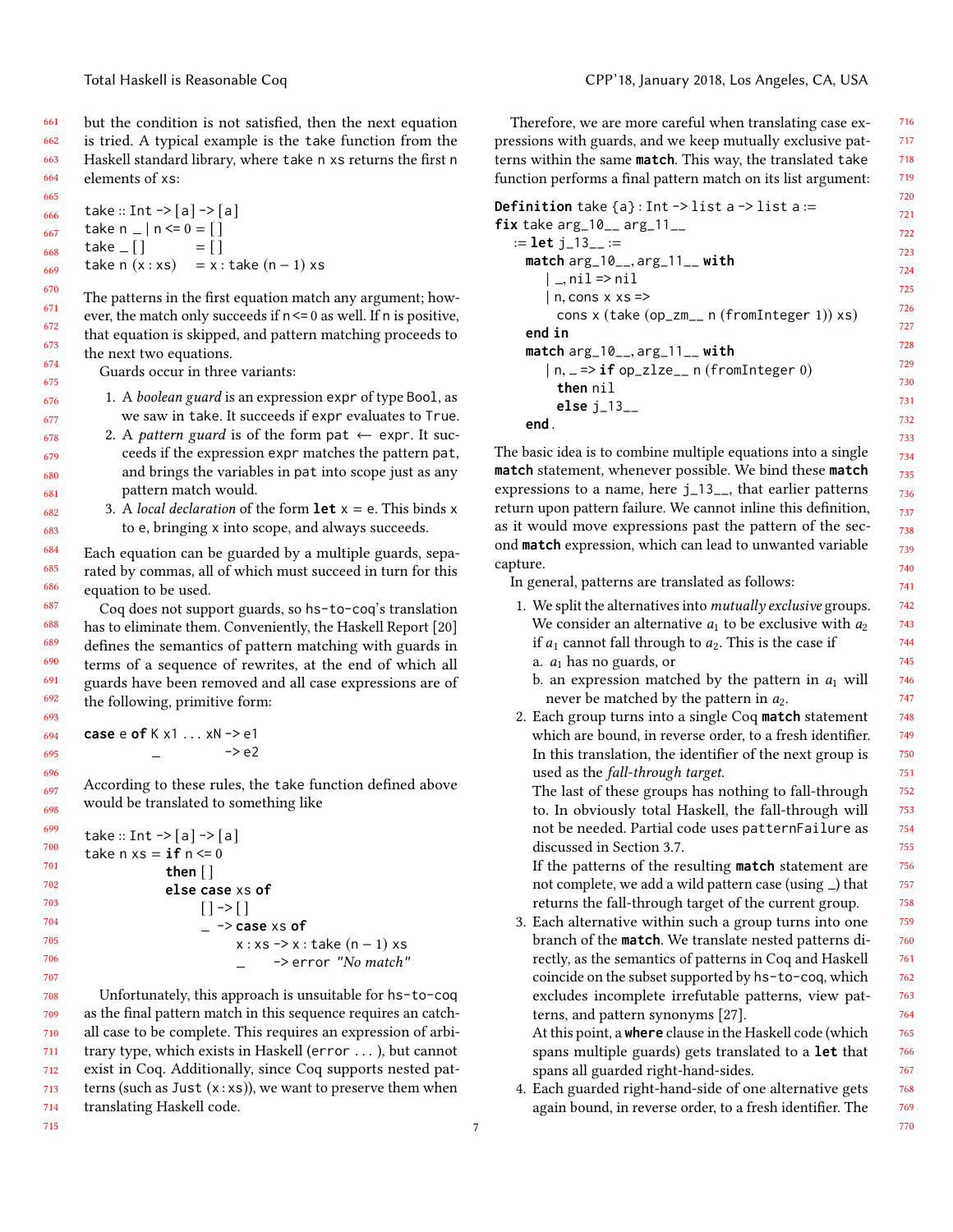825

last guard uses the fall-through target of the whole mutually exclusive group; the other guards use the next guard. 5. The sequence of guards of a guarded right-hand-side are now desugared as follows:

a. A boolean guard expr turns into

**if** expr **then** . . . **else** j

b. A pattern guard pat  $\leftarrow$  expr turns into

```
match expr width | pat => \dots\vert => j
```
c. A let guard turns into a **let** expression scoping over the remaining guards.

Here, . . . is the translation of the remaining guards or, if none are left, the actual right-hand side expression, and j is the current fall-through target.

This algorithm is not optimal in the sense of producing the fewest **match** expressions; for example, a more sophisticated notion of mutual exclusivity could allow an alternative  $a_1$ even when it has guards, as long as these guards cannot fail (e.g., pattern guards with complete patterns, **let**-guards). This issue has not yet come up in our test cases.

#### <span id="page-7-0"></span>3.5 Type classes and instances

Type classes [\[33\]](#page-12-9) are one of Haskell's most prominent features, and their success has inspired other languages to implement this feature, including Coq [\[29\]](#page-12-10). As shown in the successors case study [\(Section 2.1\)](#page-1-3), we use this familial relation to translate Haskell type classes into Coq type classes.

As can be seen in [Figure 3,](#page-2-1) hs-to-coq lifts the method definitions out of the **Instance**. While not strictly required there, this lifting is necessary to allow an instance method to refers to another method of the same instance.

Superclasses Superclass constraints are turned into arguments to the generated class, and these arguments are marked implicit, so that Coq's type class resolution mechanism finds the right instance. This can be seen in the definition of **Class** Monad in [Section 2.1,](#page-1-4) where the Applicative superclass is an implicit argument to Monad.

815 816 817 818 819 820 Default methods Haskell allows a type class to declare methods with a default definition. These definitions are inserted by the compiler into an instance if it omits them. For example, the code of the successors library did not give a definition for Monad's method return, and so GHC will use the default definition return = pure.

821 822 823 824 Since Coq does not have this feature, hs-to-coq has to remember the default method's definition and include it in the **Instance** declarations as needed. This is how the method instance\_Monad\_Succs\_return\_ in [Figure 3](#page-2-1) arose.

Derived instances The Haskell standard provides the ability to derive a number of basic type classes (Eq, Ord, . . .): the Haskell compiler can optionally synthesize whole instances of these type classes. GHC extends this mechanism to additional type classes (Functor, Foldable, . . .). To translate derived instances, we simply take the instance declarations synthesized by the compiler and translate them just as we do for user-provided instances.

Self-referential instances Haskell type class instance are in scope even in their own declaration, and idiomatic Haskell code makes good use of that. Consider the standard instance for list equality:

| instance Eq $a \Rightarrow Eq$ [a] where |  |                                                                           |                                                |  |  |
|------------------------------------------|--|---------------------------------------------------------------------------|------------------------------------------------|--|--|
|                                          |  | $\begin{bmatrix} \end{bmatrix}$ == $\begin{bmatrix} \end{bmatrix}$ = True |                                                |  |  |
|                                          |  |                                                                           | $(x : xs) == (y : ys) = x == y & 8 & x = = ys$ |  |  |
|                                          |  |                                                                           | $=$ False                                      |  |  |
|                                          |  | $xs$ /= ys                                                                | $=$ not (xs $==$ ys)                           |  |  |

The operator == occurs three times on the right hand side of method definitions, and all three occurrences have to be treated differently:

- 1. In  $x == y$ , which compares list elements, we want to use the polymorphic op\_zeze\_\_ method, so that Coq's instance resolution mechanism picks up the instance for Eq a.
- 2. For the first xs == ys, where lists are compared, we cannot use the polymorphic method, because the instance Eq [a] is not yet in scope. Instead, we want to refer to the very function that we are defining, so we have to turn that function into a fixed point.
- 3. The second xs==ys, in the definition of /=, also cannot be the polymorphic method. Instead, we want to refer to the method function for list's equality that we have just defined.

Unfortunately, hs-to-coq does not have the necessary type instance resolution information to reliably detect which variant to use. Therefore, we use following heuristic: By default, the polymorphic method is used. But in a method definition that is generated based on a default method, the currently defined methods are used. When this heuristic fails, the user can inject the correct definition using **redefine** edits.

### 3.6 Order of declarations

In Haskell, the order of declarations in a source file is irrelevant; functions, types, type classes, and instances can be used before they are defined. Haskell programmers often make use of this feature. Coq, however, requires declarations to precede their uses. In order to appease Coq, hs-to-coq detects the dependencies between the sentences of the Coq file – a sentence that uses a name depends on it – and uses this to sort the sentences topologically so that definitions precede uses.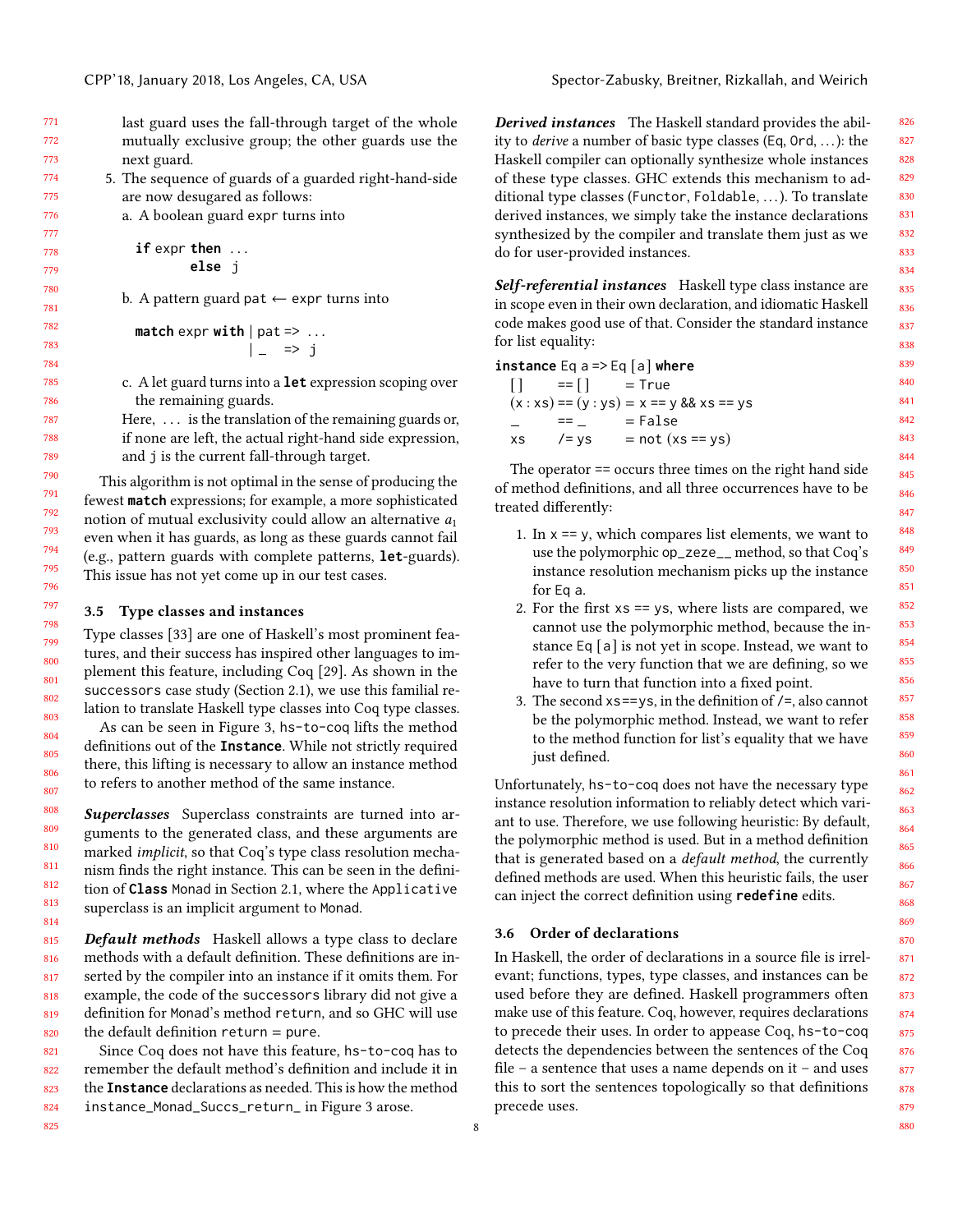881 882 883 884 885 While this works in most cases, due to the desugaring of type class constraints as invisible implicit arguments [\(Sec](#page-7-0)[tion 3.5\)](#page-7-0), this process does not always yield the correct order. In such cases, the user can declare additional dependencies between definitions by adding an **order** like

**order** instance\_Functor\_Dual instance\_Monad\_Dual

888 to the edit file.

886 887

889

#### <span id="page-8-0"></span>890 3.7 Partial Haskell

891 892 893 894 895 Another feature<sup>[5](#page-8-1)</sup> of Haskell is that it permits partial functions and general recursion. We have only discussed verifying total Haskell. Nevertheless, as one starts to work on an existing or evolving Haskell code base, making every function total and obviously terminating should not have to be the first step.

896 897 898 899 900 Therefore, hs-to-coq takes liberties to produce something useful, rather than refusing to translate partial functions. This way, verification can already start and inform further development of the Haskell code. When the design stabilizes, the code can be edited for making totality obvious.

901 902 903 We can classify translation problems are into four categories:

1. Haskell code with genuinely partial pattern matches; for example,

> head  $:: [a] \rightarrow a$ head  $(x : \_) = x$

which will crash when passed an empty list.

2. Haskell code with pattern matches that look partial, but are total in a way that Coq's totality checker cannot see. For example, we can define a run-length encoding function in terms of group :: Eq  $a \Rightarrow [a] \Rightarrow [[a]]$ :

runLengthEncoding :: Eq a => [a] ->  $[(a, Int)]$ runLengthEncoding = map  $(\lambda(x : xs) \rightarrow (x, 1 + length xs))$ . group

Since the group function returns a list of nonempty

lists, the partial pattern in the lambda will actually always match, but this proof is beyond Coq's automatic reasoning.

3. Haskell code with genuinely infinite recursion, at least when evaluated strictly; for example,

```
repeat : a \rightarrow [a]repeat x = x : repeat x
```
produces an infinite list in Haskell, but would diverge in Coq using the inductive definition of lists.

4. Haskell code with recursion that looks infinite, but terminates in a way that Coq's termination checker cannot see. For example, we can implement a sort function in terms of the standard functional quicksortlike algorithm:

<span id="page-8-1"></span>934 <sup>5</sup>Some might prefer quotes around this word.

Total Haskell is Reasonable Coq CPP'18, January 2018, Los Angeles, CA, USA

936 937 938 939 940 941 942 943 944 945 946 947 948 949 950 951 952 953 954 955 956 957 sort :: Ord a => [a] -> [a] sort [ ] = [ ] sort (p : xs) = sort lesser ++ [p] ++ sort greater **where** (lesser, greater) <sup>=</sup> partition (<p) xs This function recurses on two lists that are always smaller than the argument, but not syntactically, so it would be rejected by Coq's termination checker. Our tool recognizes partial pattern matches, as described in [Section 3.4.](#page-5-0) If these occur, it adds the axiom **Local Axiom** patternFailure : **forall** {a}, <sup>a</sup> . to the output and completes the pattern match with it, e.g.: **Definition** head {a} : list a -> a := **fun** arg\_10\_\_ => **match** arg\_10\_\_ **with** | cons x => x | => patternFailure **end** . Naturally, this axiom is glaringly unsound. But it does allow

the user to continue translating and proving, and to revisit this issue at a more convenient time – for example, when they are confident that the overall structure of their project has stabilized. In the case of genuinely partial functions, the user might want to change their type to be more precise, as we did in [Section 2.2.](#page-3-3) In the case of only superficially partial code like runLengthEncoding, small, local changes to the code may avoid the problem. At any time, the user can use Coq's Print Assumptions command to check if any provisional axioms are left.

For non-structural recursion, we follow a similar path. Since hs-to-coq itself does not perform termination checking, it translates all recursive definitions to Coq fixpoints, which must be structurally recursive. If this causes Coq to reject valid code, the user can use an edit of the form **nonterminating** sort to instruct hs-to-coq to use the following axiom to implement the recursion:

### **Local Axiom** unsafeFix:  $forall$  {a},  $(a \rightarrow a) \rightarrow a$ .

Again, this axiom is unsound, but allows the programmer to proceed. In fact, after including the computation axiom

```
Axiom unroll_unsafeFix : forall a (f : a -> a),
  unsafeFix f = f (unsafeFix f).
```
in the file with the proofs, we were able to verify the correctness of the sort function above.

Eventually, though, the user will have to address this issue in order to consider their proofs complete. They have many options: They can apply the common Coq idiom of adding "fuel": an additional argument that is structurally decreasing in each iteration. They can replace the definition with one written in Coq, perhaps using the more advanced commands **Function** or **Program Fixpoint** [\[2\]](#page-12-11), which allow explicit termination proofs using measures or well-founded

935

 $\overline{Q}$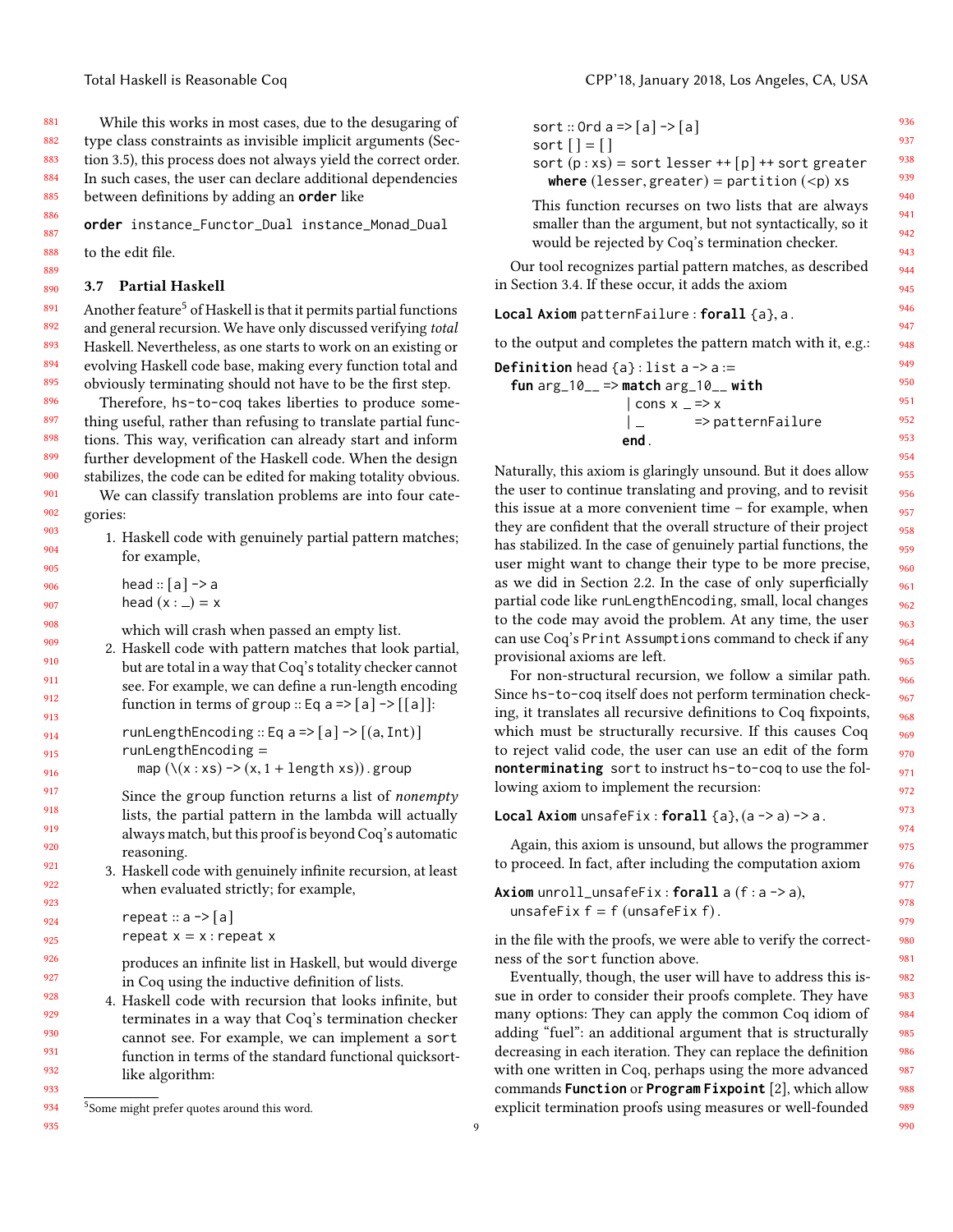991 992 relations. Or, of course, they can refactor the code to avoid the problematic functions at all.

993 994 995 996 997 998 999 1000 1001 Thus, the intended workflow around partiality and general recursion is to begin with axioms in place, which is not an unusual approach to proof development, and eliminate them at the end as necessary. For example, the correctness theorem about Hutton's razor in [Section 2.2](#page-3-3) goes through even before changing the exec function to avoid the partial pattern match! The reason is that the correctness theorem happens to only make a statement about programs and stacks that do not trigger the pattern match failure.

#### 1004 3.8 Infinite data structures

1002 1003

1023 1024 1025

1005 1006 1007 1008 1009 1010 1011 1012 1013 1014 1015 As a consequence of Haskell's lazy evaluation, Haskell data types are inherently coinductive. For example, a value of type [Int] can be an infinite list. This raises the question of whether we should be making use of Coq's support for coinductive constructions, and using **CoInductive** instead of **Inductive** in the translation of Haskell data types. The two solutions have real tradeoffs: with corecursion, we would gain the ability to translate corecursive functions such as repeat (mentioned in [Section 3.7\)](#page-8-0) using **cofix**, but at the price of our present ability to translate recursive functions such as filter and length.

1016 1017 1018 1019 1020 1021 1022 We conjecture, based on our experience as Haskell programmers, that there is a lot of Haskell code that works largely with finite values. Moreover, many idioms that do use infinite data structures (e.g., zipWith  $[0, .]$ ) can be rewritten to work only with finite values. And reasoning about coinduction and corecursion is much trickier than reasoning about induction and recursion, especially in Coq.

#### 3.9 Unsupported language features

1026 1027 1028 1029 1030 1031 1032 1033 1034 1035 1036 There are language constructs that hs-to-coq simply does not yet support, such as mutually recursive definitions, incomplete irrefutable patterns, and a number of language extensions. If any of these features is used in a definition, then hs-to-coq creates an axiom with the name and type of the problematic definition so that it does not hold up the translation of code using this function. A code comment next to the axiom explains the nature of the failure. As we encounter these missing features, we extend hs-to-coq to support them.

# <span id="page-9-0"></span>4 GHC's base library

The case studies in [Section 2](#page-1-0) build upon a Coq version of GHC's base library [\[8\]](#page-12-12) that we are developing as part of this project. This section discusses the design questions raised by constructing such a library. This process also stress-tests hs-to-coq itself.

CPP'18, January 2018, Los Angeles, CA, USA Spector-Zabusky, Breitner, Rizkallah, and Weirich

<span id="page-9-1"></span>

| Primitive types and operations                   | 1046 |
|--------------------------------------------------|------|
| GHC.Prim, GHC.Tuple, GHC.Num, GHC.Char,          | 1047 |
| GHC.Base                                         | 1048 |
| <b>Prelude types and classes</b>                 | 1049 |
| GHC. Real, Data. Bool, Data. Tuple, Data. Maybe, | 1050 |
| Data. Either, Data. Void, Data. Function,        | 1051 |
| GHC. Enum, Data. Ord, Data. Bits                 | 1052 |
| List operations                                  | 1053 |
| GHC.List, Data.List, Data.OldList                | 1054 |
| Algebraic structures                             | 1055 |
| Data. Functor, Data. Functor. Const,             | 1056 |
| Control.Monad, Control.Monad.Fail,               | 1057 |
| Data.Monoid, Data.Traversable, Data.Foldable,    | 1058 |
| Control. Category, Control. Arrow                | 1059 |
|                                                  | 1060 |

Figure 6. Coq base library modules

#### 4.1 What is in the library?

Our base library consists of a number of different modules as shown in Figure [6.](#page-9-1) These modules include definitions of primitive types (Int, Integer, Char, Word) and their primitive operations, and common data types ([ ], Bool, Maybe, Either, Void, Ordering, tuples) and their operations from the standard prelude. They also include prelude type classes (Eq, Ord, Enum, Bounded) as well as classes for algebraic structures (Monoid, Functor, Applicative, Monad, Arrow, Category, Foldable, Traversable) and data types that assist with these instances.

During the development of this library we faced the design decision of whether we should translate all Haskell code to new Coq definitions, or whether we should connect Haskell types and functions to parts of the Coq standard library. We have chosen to do the latter, mapping basic Haskell types (such as Bool, [ ], Either, Maybe, and Ordering) to their Coq counterparts (respectively bool, list, sum, option, and comparison). This makes the output slightly less familiar to Haskell programmers – users must know how these types and constructors match up. However, it also makes existing Coq proofs about these data structures available.

Support for this mapping in hs-to-coq is provided via **rename** edits, which allow us to make that decision on a per-type and per-function basis, as the following excerpt of the edit file shows:

|  | <b>rename type</b> $GHC.Types.[] = list$ |  |
|--|------------------------------------------|--|
|  | $r$ ename value GHC. Types. $[] = nil$   |  |
|  | <b>rename value</b> $GHC.Types.: = cons$ |  |

The library also includes (handwritten) modules that specify and prove properties of this code, including type classes that describe lawful functors, applicative functors, and monads, as discussed in [Section 2.1.](#page-1-3) We include proofs that the type constructors list and option are lawful functors, applicative functors, and monads by instantiating these classes.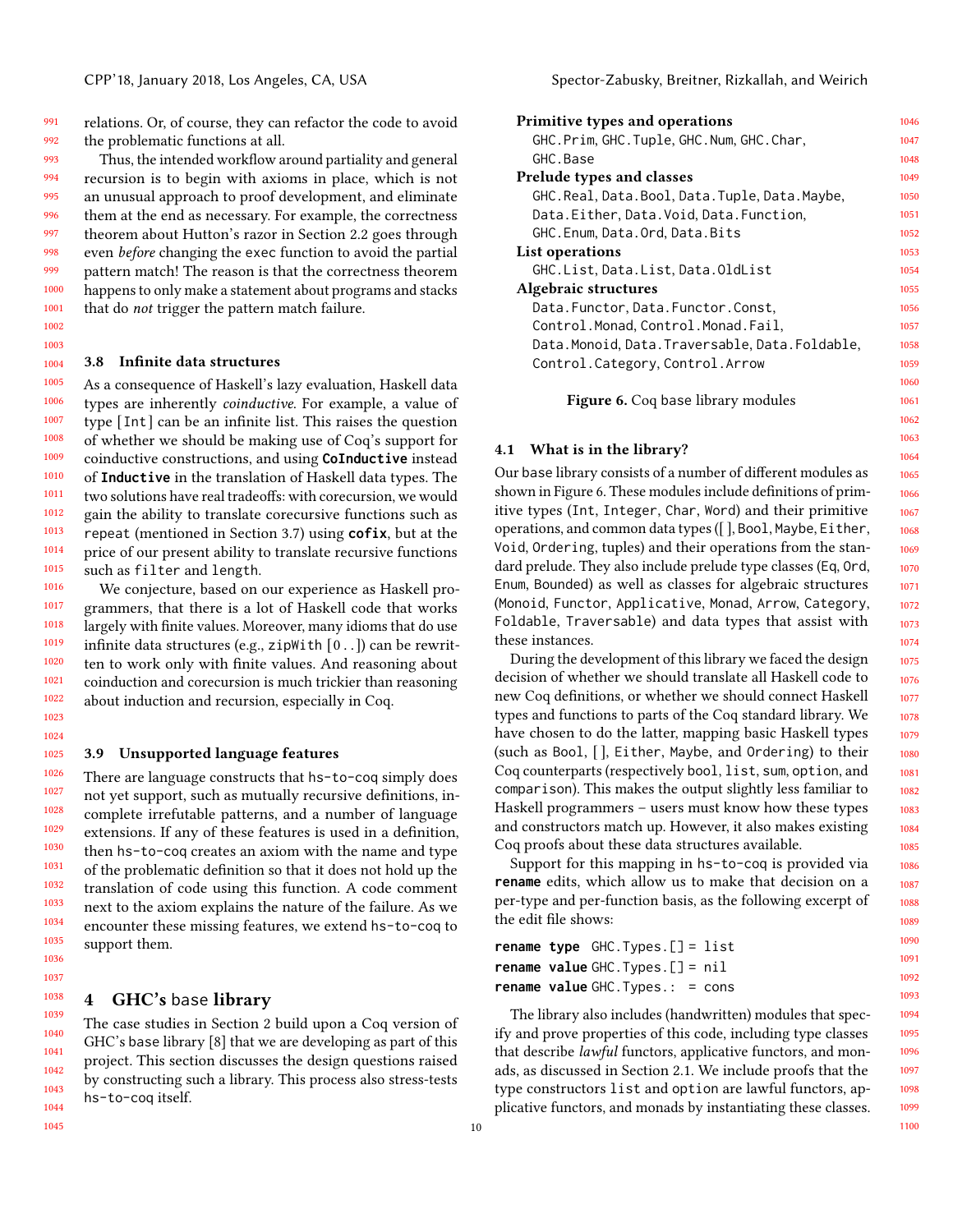#### 1101 4.2 How did we develop the library?

1102 1103 1104 1105 1106 1107 Because of the nature of base, some modules were more amenable to automatic translation than others. Of those we translated, half were defined via automatic translation from the GHC source (with the assistance of edit instructions), and half required user assistance (usually through modification of the output of the translation).

1108 1109 1110 1111 1112 1113 1114 1115 1116 1117 We were forced to manually define the modules that define primitive types, such as GHC.Word, GHC.Char, and GHC.Num, because they draw heavily on a feature that we do not support: unboxed types. Instead, we translate primitive numeric types to signed and unsigned binary numbers in Coq (Z and N, respectively). Similarly, we translate Rational to Coq's type Q of rational numbers. In the case of fixed precision types, we have chosen these mappings for expediency; in future work, we plan to switch these definitions so that we can reason about underflow and overflow.

1118 1119 1120 1121 1122 1123 1124 1125 Moreover, we were limited in some ways by the expressiveness of our tool. As we describe in [Section 3.5,](#page-7-0) we are not able to translate all type class instances to Coq. Furthermore, some modules make heavy use of safe coercions [\[4\]](#page-12-13), which cannot be expressed in Coq. Finally, limitations in the difference between Haskell's type inference and Coq's type inference prevented the completely automatic translation of Control.Category and Data.Functor.Const.

1126 1127 1128 1129 1130 1131 1132 On the other hand, we were able to successfully generate several modules in the base library, including the primary file GHC.Base and the list libraries GHC.List and GHC.OldList. Other notable successes include translating the algebraic structure libraries Data.Monoid, Data.Foldable, Data.Traversable, and Control.Monad.

#### 1133 1134 4.3 What is skipped?

1155

1135 1136 1137 1138 During the translation process, the edits allow us to **skip** definitions found in the Haskell input. Most modules had at least one skipped definition, and under a quarter had more than twenty.

1139 1140 1141 1142 Many of the skipped definitions are due to partiality. For example, we do not translate functions that could trigger pattern match failure, such as head or maximum, or that could diverge, such as repeat or iterate.

1143 1144 1145 1146 1147 1148 1149 1150 1151 1152 1153 1154 Some type classes have methods that are often instantiated with partial functions. We also removed such members, such as the fail method of the Monad class (as mentioned in [Section 2.1\)](#page-1-3), the foldl1, foldr1, maximum and minimum methods of the Foldable class, and the enumFromThen and enumFromThenTo methods of the Enum class. In the last case, this is not all of the partial methods of the class; for example, the pred and succ methods throw errors in instances for bounded types, and the enumFrom method diverges for infinite types. To solve this problem, we have chosen to support the Enum class only for bounded types. In this case, we modified the pred and succ methods so that they return the

minBound and maxBound elements, respectively, at the end of their ranges. For enumFrom, we use maxBound to provide an end point of the enumeration.

Some functions are total, but it is difficult for Coq to determine that they are. For example, the eftInt function in the Enum module enumerates a list of integers from a starting number x to an ending number y. This function is not structurally recursive, so we use the **Program Fixpoint** extension to provide its termination proof in our redefinition.

Some parts of these modules are skipped because they relate to operations that are out of scope for our tool. We do not translate any definitions or instances related to IO. We also do not plan to support reflection, so all type class instances related to GHC.Generics are omitted. Similarly, we do not include arrays, so we skip instances related to array types and indexing.

# <span id="page-10-0"></span>5 Related Work

### 5.1 Haskell and Coq

**Extraction** The semantic proximity of Haskell and Coq, which we rely on, is also used in the other direction by Coq's support for code extraction to Haskell [\[19\]](#page-12-14). Several projects use this feature to verify Haskell code [\[7,](#page-12-15) [18\]](#page-12-16). It cannot be used to verify pre-existing Haskell code though.

Manual translation The coq-haskell library [\[34\]](#page-12-17) is a hand-written Coq library designed to make it easier for Haskell programmers to work in Coq. In many ways, it serves a similar purpose to our translation of base [\(Section 4\)](#page-9-0). In addition to enabling easier Coq programming, it also provides support for extracting Coq programs to Haskell.

### 5.2 Haskell and first-order logic

LiquidHaskell LiquidHaskell [\[31\]](#page-12-18) augments the Haskell programming language with refinement types: all types can be coupled with a predicate that the inhabitants must satisfy. These refinements are then automatically checked by an SMT solver; a successful solution means that all functions are total and conform to these new, richer, specifications. In practice, when proving theorems in Coq, we can take advantage of a mature environment and proof automation techniques; this can allow for faster verification than LiquidHaskell, given a corresponding Coq program [\[30\]](#page-12-19).

Halo The prototype contract checker halo [\[32\]](#page-12-20) takes a Haskell program, uses GHC to desugar it into the intermediate language Core, and then translates the Core program into a first-order logic formula. It then invokes an SMT solver such as Z3 [\[10\]](#page-12-21) or Vampire [\[28\]](#page-12-22) to prove this formula; a successful proof tells us that the original program is crash-free.

# 5.3 Translating Haskell to higher-order logic

Haskabelle In the Isabelle/HOL ecosystem, hs-to-coq has a direct correspondence in Haskabelle [\[14\]](#page-12-23), which translates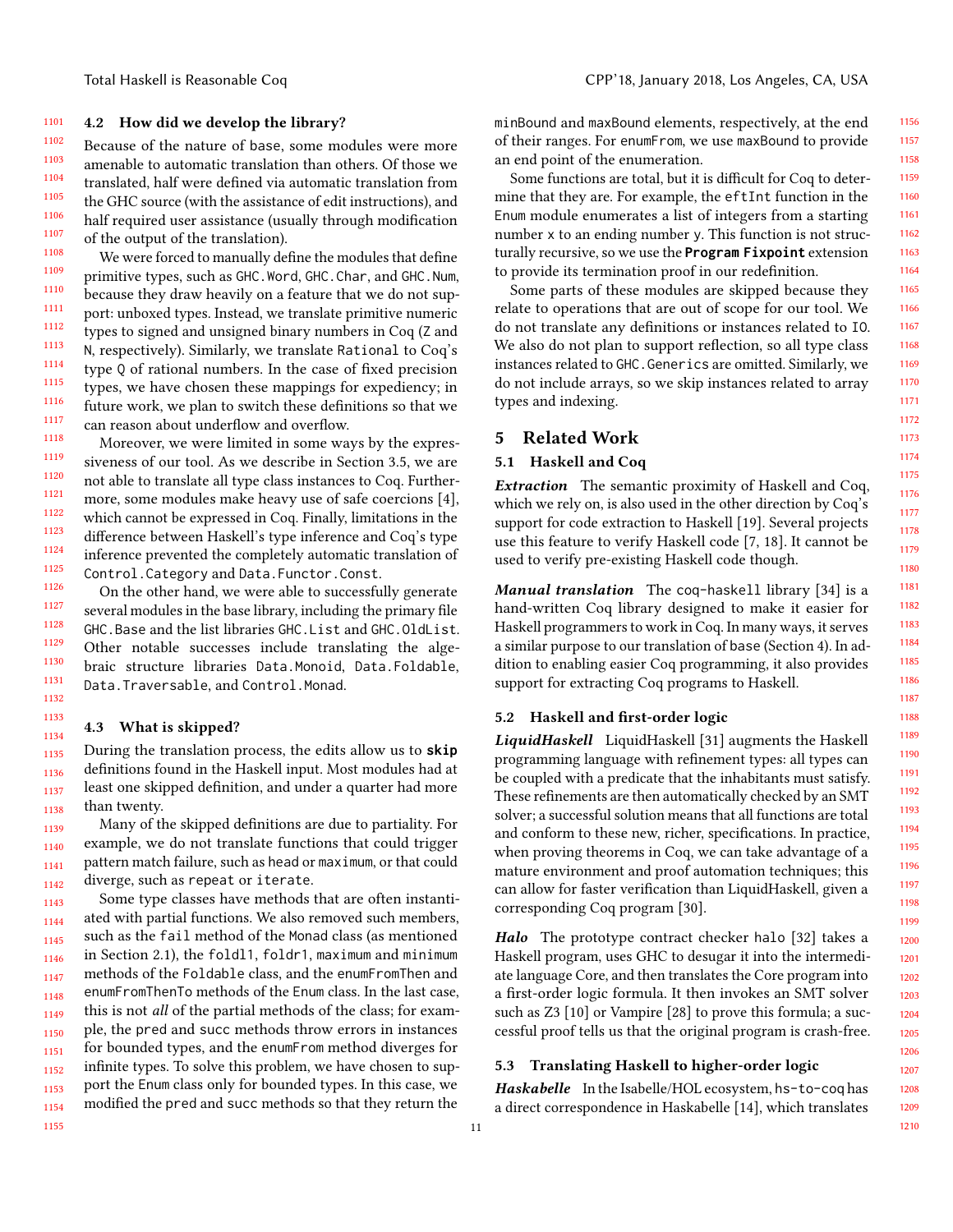1211 1212 1213 1214 1215 1216 total Haskell code into equivalent Isabelle function definitions. Like our tool, it parses Haskell, desugars syntactic constructs, configurably adapts basic types and functions to their counterpart in Isabelle's standard library. It used to be bundled with the Isabelle release, but it has not been updated recently and was dropped from Isabelle.

1217 1218 1219 1220 1221 While Isabelle/HOL is, like Coq, a logic of total functions, all types in HOL are non-empty and inhabited by the polymorphic value undefined. Therefore, Haskabelle can translate partial patterns like described in [Section 3.4,](#page-5-0) but without introducing inconsistency by relying on axioms.

1222 1223 1224 1225 1226 Haskabelle supports boolean guards in simple cases, but does not implement fall-through across patterns on guard failure. In particular, the take function shown in [Section 3.4](#page-5-0) would be translated to a function that is undefined when  $n > 0$ .

1227 1228 1229 1230 1231 1232 1233 1234 1235 1236 1237 1238 HOLCF-Prelude A translation of Haskell into a total logic, as performed by hs-to-coq and Haskabelle, necessarily hides the finer semantic nuances that arise due to laziness, and does not allow reasoning about partially defined or infinite values. If that is a concern, one might prefer a translation into the Logic of Computable Functions (LCF) [\[26\]](#page-12-24), where every type is a domain and every function is continuous. LCF is, for example, implemented in Isabelle's HOLCF package [\[16,](#page-12-25) [23\]](#page-12-26). Parts of the Haskell standard library have been manually translated into this setting [\[5\]](#page-12-27) and used to verify the rewrite rules applied by HLint, a Haskell style checker.

1239 1240 1241 1242 1243 seL4 Haskell has been used as a prototyping language for formally verified systems in the past. The seL4 verified microkernel started with a Haskell prototype that was semiautomatically translated to Isabelle/HOL [\[11\]](#page-12-28). As in our work, they were restricted to the terminating fragment of Haskell.

1244 1245 1246 1247 1248 1249 1250 1251 The authors found that the availability of the Haskell prototype provided a machine-checkable formal executable specification of the system. They used this prototype to refine their designs via testing, allowing them to make corrections before full verification. In the end, they found that starting with Haskell lead to a "productive, highly iterative development" contributing to a "mature final design in a shorter period of time."

#### 1253 5.4 Haskell and dependently-typed languages

1252

1254 1255 1256 1257 1258 1259 1260 Programmatica/Alfa The Programmatica project [\[15\]](#page-12-29) included a tool to translate Haskell into the proof editor Alfa. As in our work, their tool only produces valid proofs for total functions over finite data structures. They state: "When the translation falls outside that set, any correctness proofs constructed in Alfa entail only partial correctness, and we leave it to the user to judge the value of such proofs."

1261 1262 1263 1264 1265 The logic of the Alfa proof assistant is based on dependent type theory, but without as many features as Coq. In particular, the Programmatica tool compiles away type classes and nested pattern matching, features retained by hs-to-coq.

Agda 1 Dyber, Haiyan, and Takeyama [\[12\]](#page-12-30) developed a tool for automatically translating Haskell programs to the Agda/Alfa proof assistant. Their solution to the problem of partial pattern matching is to synthesize predicates that describe the domain of functions. They explicitly note the interplay between testing and theorem proving and show how to verify a tautology checker.

Agda 2 Abel et al. [\[1\]](#page-11-1) translate Haskell expressions into the logic of the Agda 2 proof assistant. Their tool works later in the GHC pipeline than ours; instead of translating Haskell source code, they translate Core expressions. Core is an explicitly typed internal language for Haskell used by GHC, where type classes, pattern matching and many forms of syntactic sugar have been compiled away.

Their translation explicitly handles partiality by introducing a monad for partial computation. Total code is actually polymorphic over the monad in which it should execute, allowing the monad to be instantiated by the identity monad or the Maybe monad as necessary. Agda's predicativity also causes issues with the translation of GHC's impredicative, System F-based core language.

### 5.5 Translating other languages to Coq

Chargueraud's CFML [\[6\]](#page-12-31) translates OCaml source code to characteristic formulae expressed as Coq axioms. This system has been used to verify many of the functional programs from Okasaki's Purely Functional Data Structures [\[24\]](#page-12-32).

# <span id="page-11-0"></span>6 Conclusions and future work

We presented a methodology for verifying Haskell programs, built around translating them into Coq with the hs-to-coq tool. We successfully applied this methodology to pre-existing code in multiple case studies, as well as in the ongoing process of providing the base Haskell library for these and other examples to build on.

Looking forward, there are always more Haskell features that we can extend the tool to support; we plan to apply this tool to larger real-world software projects and will use that experience to prioritize our next steps. We also would like to develop a Coq tactic library that can help automate reasoning about the patterns found in translated Haskell code as well as extend the proof theory of our base library.

# Acknowledgments

Thanks to John Wiegley for discussion and support, and to Leonidas Lampropoulos and Jennifer Paykin for their helpful comments.

### References

<span id="page-11-1"></span>[1] Andreas Abel, Marcin Benke, Ana Bove, John Hughes, and Ulf Norell. 2005. Verifying Haskell Programs Using Constructive Type Theory. In Haskell Workshop. ACM, 62–73. DOI:[http://dx.doi.org/10.1145/1088348.](http://dx.doi.org/10.1145/1088348.1088355) [1088355](http://dx.doi.org/10.1145/1088348.1088355)